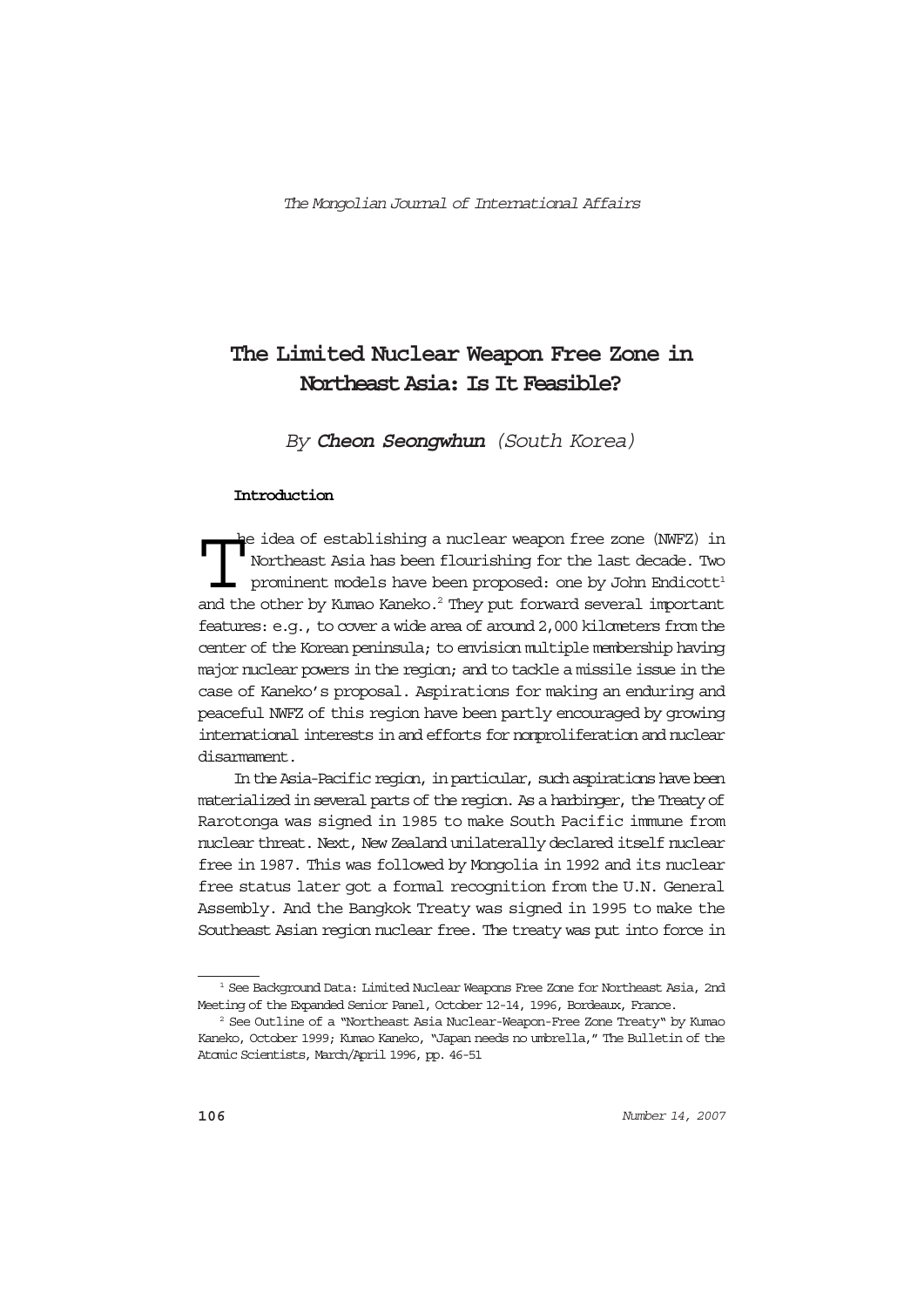1997. Thus, the forces of creating a NWFZ had started in South Pacific and have been gradually moving up toward the North. So it is natural and reasonable to envision that the next turn would be Northeast Asia.

A third proposal was made by Seongwhun Cheon and Tatsujiro Suzuki to establish a NWFZ among North and South Korea, and Japan.<sup>3</sup> The motivation of the tripartite NWFZ (TNWFZ) is based on the recognition that the previous proposals are too ambitious to bear fruitful results in a foreseeable future. By including nuclear weapon states, they put in front sensitive security issues of redeploying and dismantling nuclear weapons in the very beginning of what might have to be a long cooperative process. Taking difficult issues at the start will no doubt bring about many hurdles in the process. With this in mind, the TNWFZ attempts to realize a NWFZ in Northeast Asia gradually—not necessarily belatedly—by taking into account the feasibility and by avoiding difficulties posed by larger NWFZ proposals. In fact, the TNWFZ can be an intermediate, practical, and hopefully, faster step to reach a full NWFZ in Northeast Asia.

## **Achievements of the LNWFZ-NEA**

Up until today, most international efforts on turning Northeast Asia into a nuclear weapon free zone have gathered under the initiative of John Endicott, a professor at the Georgia Institute of Technology. Under Dr. Endicott's leadership, a group of specialists from China, Japan, the Republic of Korea, Russia, and the United States has held meetings every year since January 1995 to consider the feasibility of a limited nuclear weapons free zone for Northeast Asia. As time goes, the original core group has been joined by interested parties from other nations including Argentina, Canada, Finland, France. This group's proposal has been dubbed LNWFZ-NEA (Limited Nuclear Weapon Free Zone in Northeast Asia).

<sup>&</sup>lt;sup>3</sup> Seongwhun Cheon and Tatsujiro Suzuki, "A nuclear-free zone in Korea and Japan," Korea Herald, June 13, 2000, p. 6. The idea of creating a NWFZ among the three nations was first put forward by Hiromichi Umebayashi at INESAP Conference in Sweden in 1996. See Hiro Umebayashi, "A Northeast Asia NWFZ: a realistic and attainable goal," INESAP Information Bulletin, No. 10, August 1996. The proposal was called "A Trilateral Treaty with NSA Proposals" and was renamed as "A Three plus Three Nations Arrangement" in 2000.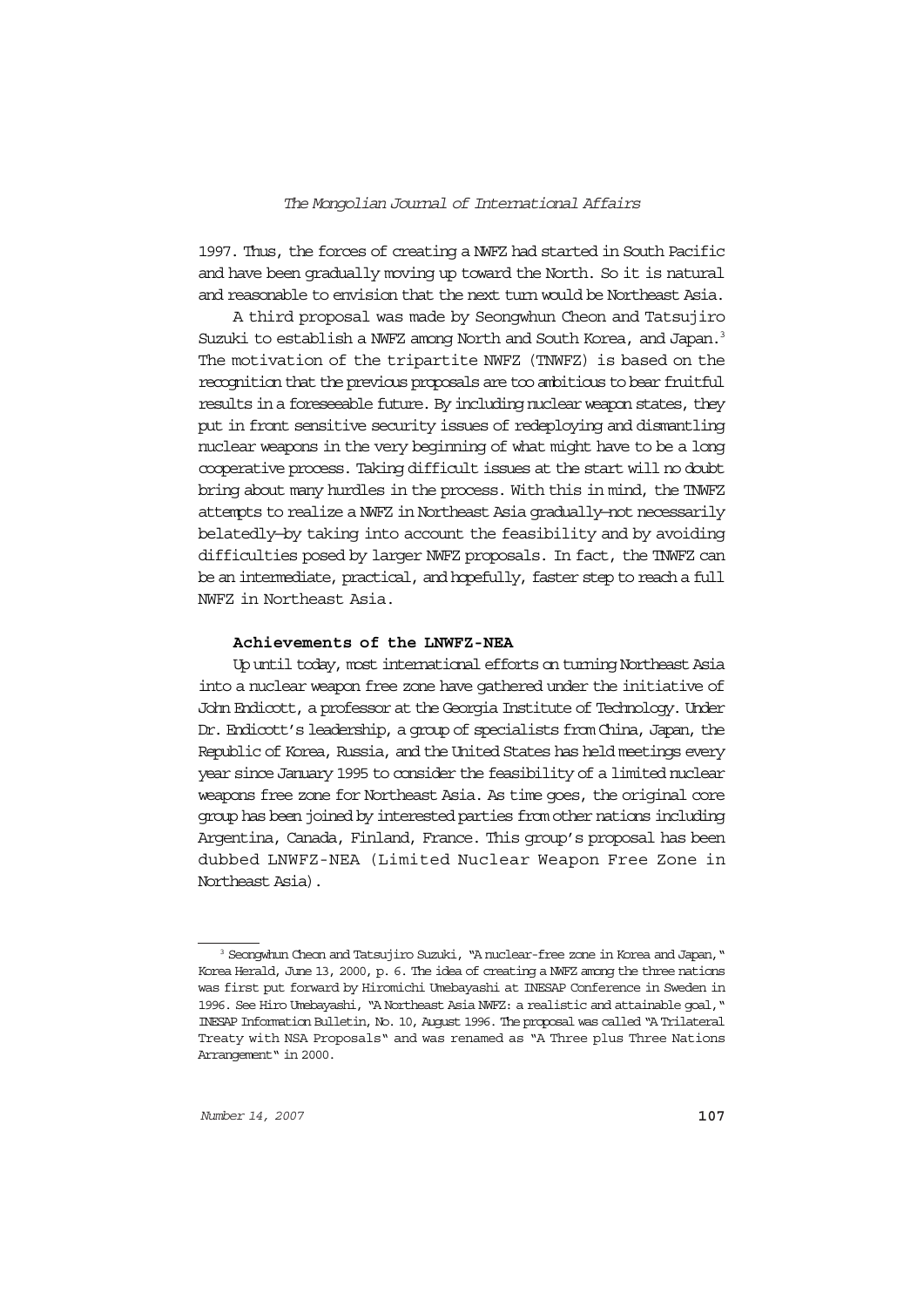The initiative for LNWFZ-NEA was prompted by the significant changes in the structure of the international system since the beginning of the 1990s.<sup>4</sup> That is, the need to create a cooperative security infrastructure became visible in the region that had enduring legacies of colonialism, World War II, and the Cold War. So it was believed that it was clearly a right time to move forward by recognizing that the security environment in the region could be made increasingly positive by multilateral action, and by this action to head for a new level of regional interaction. The idea of LNWFZ-NEA was put forward as a means to accomplish this change from confrontation to cooperation in the new era.

At a meeting held in Buenos Aires on March 21, 1996, the participants agreed on the following positions that have been important guidelines for the international efforts toward establishing the LNWFZ-NEA.5

- 1. A LNWFZ for Northeast Asia could become an important step in the creation of a new cooperative security system in the region.
- 2. Such a LNWFZ would not be oriented against any one state.
- 3. The geographical extent of the zone would need to be examined further, but the concept involves the following countries: China, Japan, the Republic of Korea, and the United States.
- 4. A time-phased approach to implementation of weapons included for relocation or removal from the zone would have to be allowed.
- 5. Emphasis would be placed on nuclear weapons not associated with strategic arms.
- 6. The LNWFZ would not place restrictions on peaceful applications for power generation, but safeguard inspections would continue.
- 7. Membership should include all interested states of the region with original members, inviting others in the region to join as well as all nuclear weapon states. It is envisaged that the following states

<sup>4</sup> John Endicott, "Existing criteria for nuclear weapons-free zones and the limited nuclear weapons-free zone concept for Northeast Asia,"A Report by the Chairman of the Interim Secretariat Regarding Efforts to Create a Cooperative Security Regime in Northeast Asia, at Hakone Japan in October 1999, p. 5.

<sup>&</sup>lt;sup>5</sup> Final Statement of the Buenos Aires Group: Findings and Recommendations of the Buenos Aires Group Regarding a Limited Nuclear Weapons Zone (LNWFZ) for Northeast Asia. The Bordeaux Protocol of the Limited Nuclear Weapons Free Zone for Northeast Asia, Center for International Strategy, Technology and Policy at the Georgia Institute of Technology, March 1997, pp. 79-81.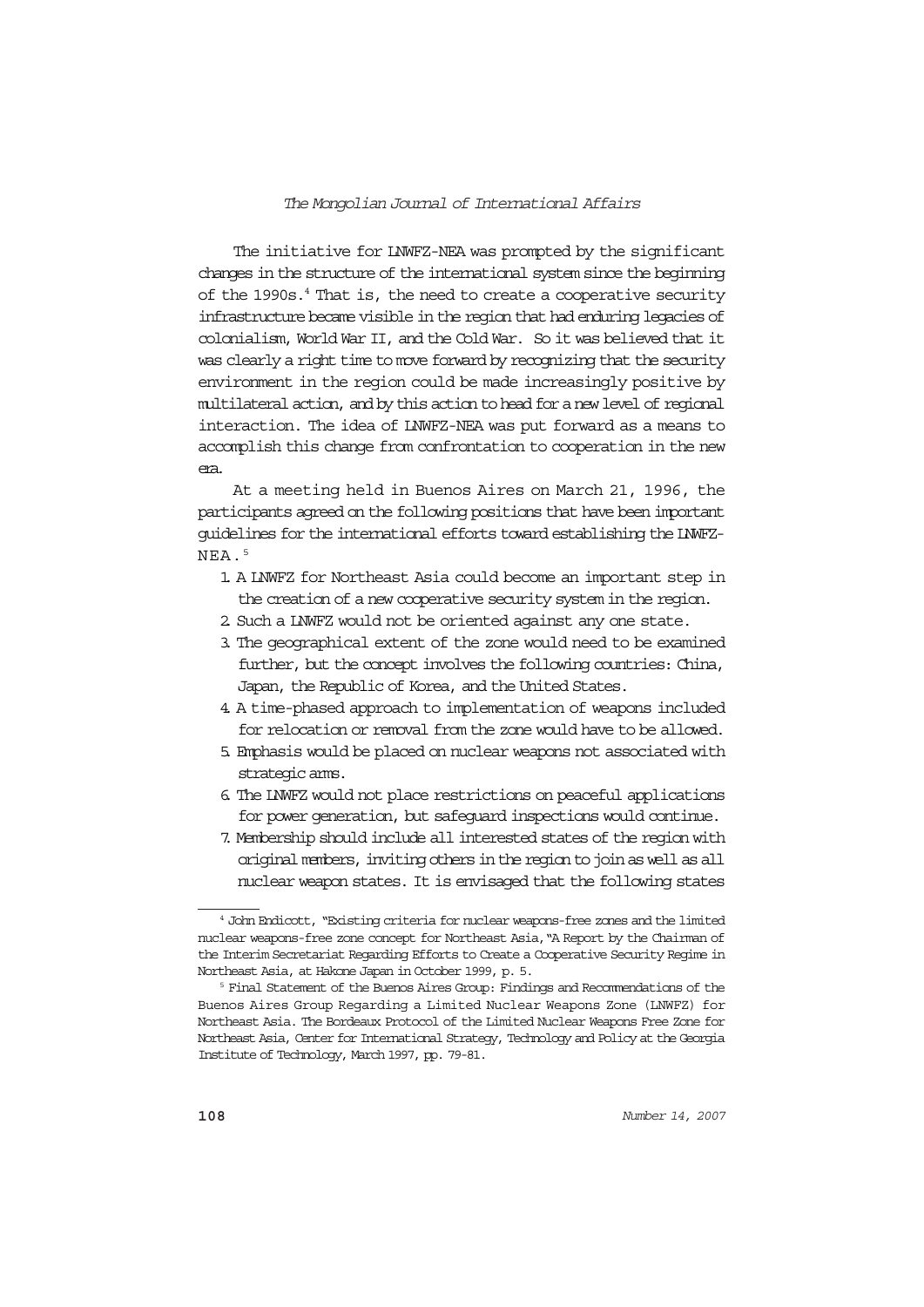would be original members: China, Japan, the Republic of Korea, Russia and the United States.

8. The creation of a specific nuclear weapons free zone was not seen as the ultimate goal, only the first step toward major reductions in nuclear armaments worldwide.

A year later in 1997, the Expanded Panel meeting was held in Bordeaux France. The Bordeaux meeting reached an agreement on the action agenda. In particular, the following items are noteworthy:<sup>6</sup>

- 1. Endorse the creation of national working groups, who would complete studies in concert with applicable government circles, concerning individual components of the LNWFZ concept, including zone size and shape, specific weapon systems to be contained, verification system, agency structure, and appropriate confidence building measures.
- 2. Establish formal contact-point relationships with government representatives.
- 3. Examine the concept of reciprocity to insure proportionality in any actual weapons reduction.
- 4. Inform the two non-regional nuclear powers (the United Kingdom and France) of the activities and, as developments advance, prepare to offer them observer status in preparation to full adherence.
- 5. Adopt an overall concept with regard to the notion of a cooperative security regime that stressed how the regime activities would not be harmful to any of the states and would improve or add to mutual trust.

From the beginning, the focus has been on the two specific points. The first was the creation of a specific circular zone from which all nuclear weapons would be removed. And the second, the creation of a regional agency to verify that the agreed nuclear weapons had indeed been removed, and that nuclear weapons were not being possessed by the non-nuclear nations within the zone.

In any nuclear weapon free zone proposal, a key issue is how to define the zone of application. The Expanded Senior Panel, a core discussion group of the LNWFZ-NEA has identified, at its meeting in

<sup>6</sup> The Bordeaux Protocol of the Limited Nuclear Weapons Free Zone for Northeast Asia, Center for International Strategy, Technology and Policy at the Georgia Institute of Technology, March 1997, pp. 23-24.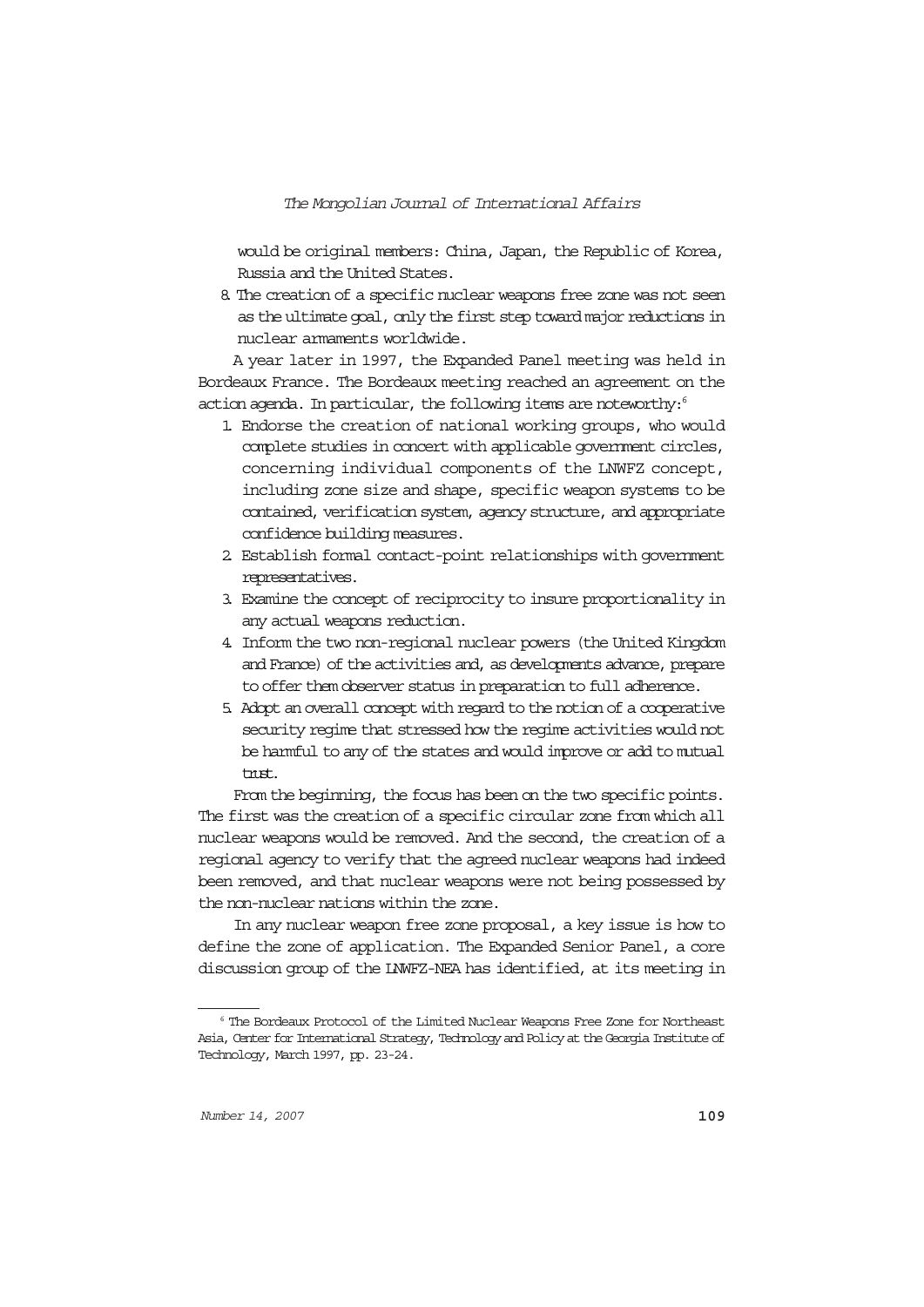Seoul, October 2001, the following four designs to delimit the zone in which the agreement will be implemented.<sup>7</sup>

- Circle Zone: A zone in which the center is placed at the center of the DMZ on the Korean Peninsula. The radius of the zone would be about 1200 nm and would involve the following areas: China including Taiwan, Japan, Mongolia, North Korea, South Korea, Russia, and the United States. Here the United States is not physically within the zone but it will be expected to actively participate within the system.
- Ellipse Zone: This zone would have its western border located in Northeast China and its Eastern border in Alaska, thus, visibly involving three major nuclear weapon states. North and South Korea, Japan and Taiwan are within the ellipse zone. While the exact boundaries crossing Russia, China, Mongolia and the United States have yet to be defined, the concept would include some territory of all members in the zone.
- North-Pacific Zone: This zone is based on the notion that while certain areas within the North-Pacific, i.e. a portion or entire territories of China, Russia, Alaska (the United States), Japan, the Korean Peninsula, and Mongolia would initially be in a nonnuclear zone, the oceans and seas between the territories affected would be excluded. This is designed to remove a very difficult verification issue involving SLBMs of the three nuclear member states.
- NEA League of Non-Nuclear Weapon States and Prototype Plan for Involvement of Regional Nuclear Weapon States: This NEA League proposes that Japan, North and South Korea, and Mongolia would join in the formation of a league of non-nuclear weapon states. This could be realized immediately or upon the agreement of the nuclear weapons states to each identify one military base with tactical nuclear weapons present. These steps would form the basis to create the inspection system, agency structure, etc. and other features for an initial demonstration system.

Regarding the nuclear weapons permitted within the zone, the Expanded Senior Panel noted that although it is the ultimate goal of this

<sup>7</sup> Expanded Senior Panel's Deliberations at the Meeting of Expanded Senior Panel for Limited Nuclear Weapons Free Zone for Northeast Asia held On October 8-9th, 2001 at Swiss Grand Hotel, Seoul, South Korea.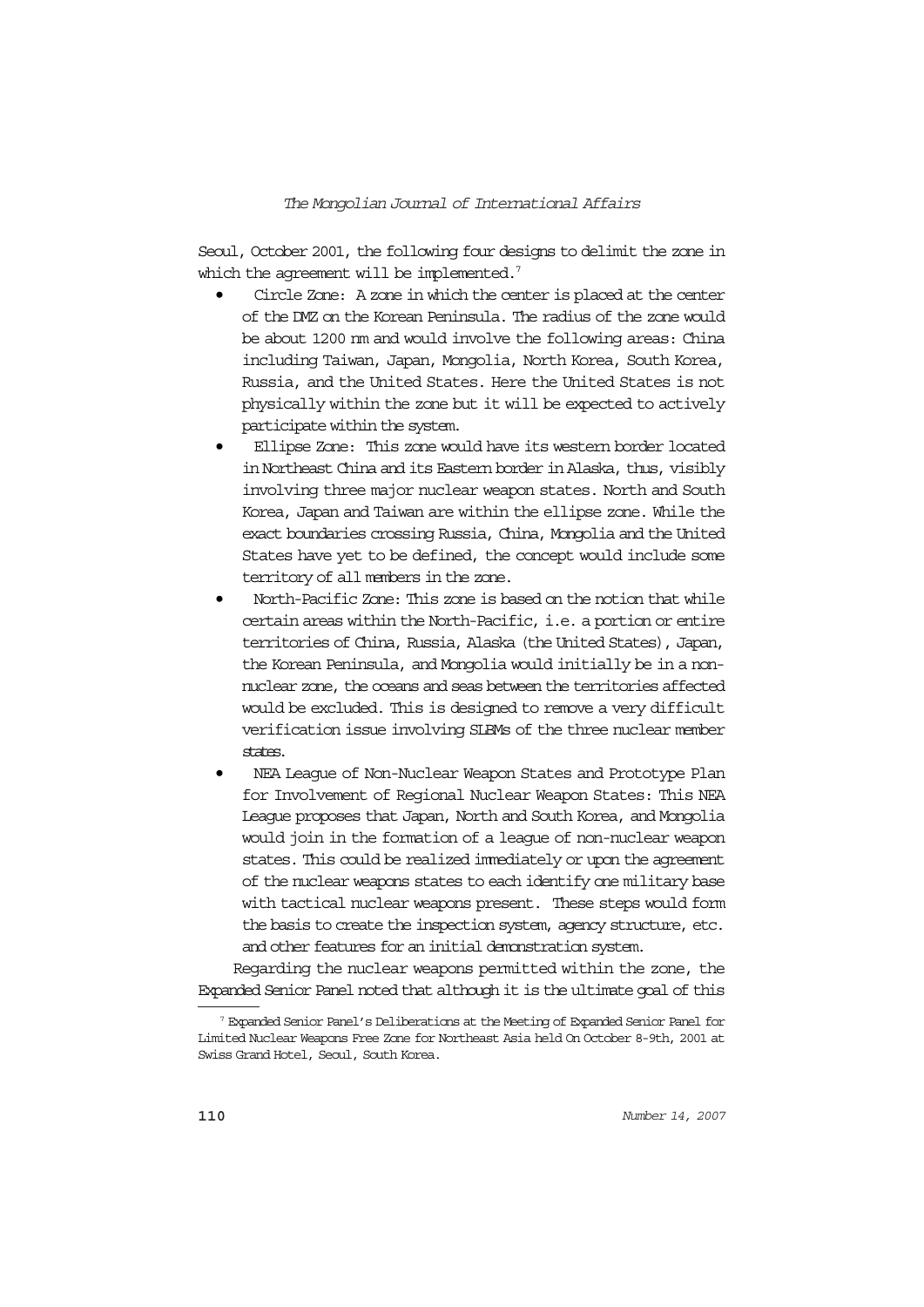agreement to realize the removal of all nuclear warheads from the areas included in the zone, such an objective can only come after a period of confidence building, dialogue, and developing a record of success in this area among the states of the region.<sup>8</sup> So the Panel has focused on identifying nuclear weapons appropriate for reduction at the initial steps. It recommends that during the initial stages of LNWFZ-NEA, the emphasis be placed on nuclear warheads applicable to non-strategic missiles and other nuclear warheads or devices with tactical applications.

#### **Limits of the LNWFZ-NEA proposal**

In the discussion on creating a nuclear weapon free zone, the two questions are typically raised; whether the idea is desirable and whether it is feasible. For the issue of desirability, no objection could be made against a nuclear weapon free zone. The ultimate goal of a nuclear weapon free zone—to eliminate all nuclear weapons and achieve stable peace in the region—is worth a sincere pursuit. On the other hand, there exist many reservations as to the second question of feasibility. The idea of tripartite NWFZ mentioned above draws on such reservations.

There exist two very practical reasons behind these reservations. First, LNWFZ-NEA mixes two categorically different status of membership of the Nonproliferation Treaty (NPT): nuclear weapon states (NWS) and non-nuclear weapon states (NNWS). This is a unique feature of LNWFZ-NEA and what makes its implementation most challenging. With the mixture of NWS and NNWS, LNWFZ-NEA brings about doubly heavy burdens; that is, not only creating a NWFZ among nonnuclear weapon states that is a traditional mission of any NWFZ but also making parts of NWS territories nuclear-free and carrying out reduction of tactical nuclear weapons. It is suspected whether nuclear arms reduction among the three nuclear weapon states in Northeast Asia can be negotiated and conducted in parallel with a nuclear weapon free zone among the non-nuclear weapon states. It seems possible theoretically or at the first glance. But with some second thoughts, it is easily understood how difficult it would be to combine the two already immensely difficult jobs. It is more plausible that either a nuclear disarmament among nuclear weapon states or a nuclear weapon free zone among non-nuclear weapon states come first.

<sup>8</sup> Ibid.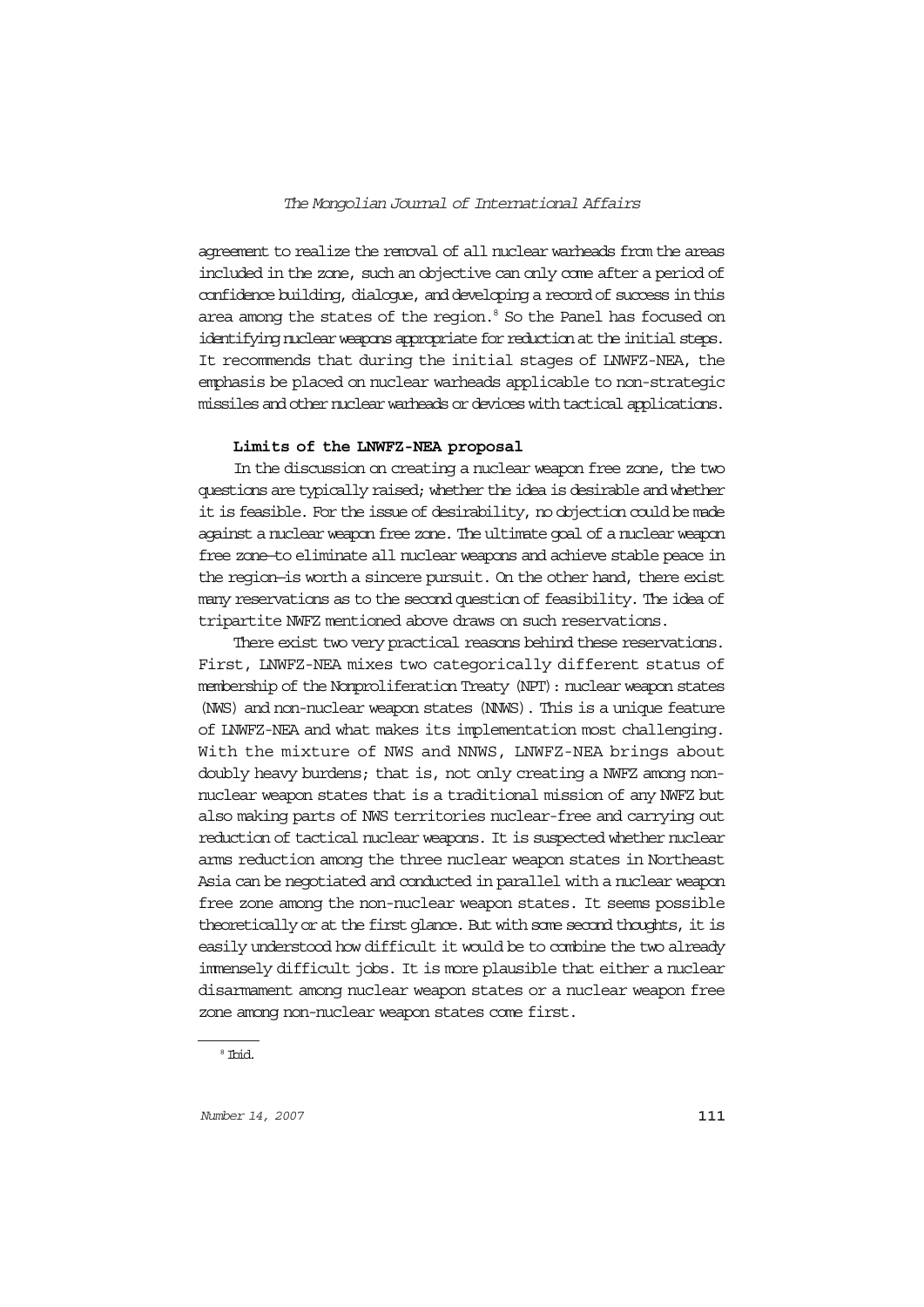Secondly, the current LNWFZ-NEA lacks a clear-cut objective. In the Expanded Panel's deliberations, there are some phrases that reflect what the LNWFZ-NEA is trying to achieve; for example, "to create a new cooperative security system," "to support enhanced transparency, dialogue and confidence between all the parties," and "the ultimate goal to realize the removal of all nuclear weapons."9 These are, however, just expressions of principles with no practical details. In order to draw as much support and interests from the regional countries as possible, it is important that any idea of establishing a NWFZ harbors clear-cut and realistic objectives that could provide some tangible benefits to the member states.

Each country has its own objectives and they are not necessarily overlapping. Then, the question comes on how much common ground is shared by the countries working for the LNWFZ-NEA. If there exist significant differences between their objectives, the prospect of the LNWFZ-NEA would be as much not bright. The Beijing Summary Report that categorizes various proposals in three baskets demonstrates the wide spectrum of issues expected to cover within the context of the LNWFZ in Northeast Asia.10 In consequence, this report manifests the fact that the objectives of the LNWFZ-NEA are not well defined and members' interests are diverse and dispersed.

## **Objectives of a NWFZ in Northeast Asia**

Moving toward creating a NWFZ in Northeast Asia, it is important to build consensus on what are the objectives to be attained in the first place. Unless we share common understandings on the role and function of a NWFZ in this region, ongoing efforts for a NWFZ in Northeast Asia would not achieve a successful result. There are three objectives that should be unanimously shared by member states of the LNWFZ-NEA.

They are not mutually exclusive, more or less interrelated. The three objectives are (1) to enhance transparency of the countries' nuclear intentions and activities in the region, (2) to promote prosperity by

<sup>9</sup> Expanded Senior Panel's Deliberations at the Meeting of Expanded Senior Panel for Limited Nuclear Weapons Free Zone for Northeast Asia held On October 8-9th, 2001 at Swiss Grand Hotel, Seoul, South Korea.

<sup>&</sup>lt;sup>10</sup> "Beijing Summary Report, " Sixth Expanded Senior Panel on the Limited Nuclear Weapons Free Zone for Northeast Asia, September 16-20, 2000.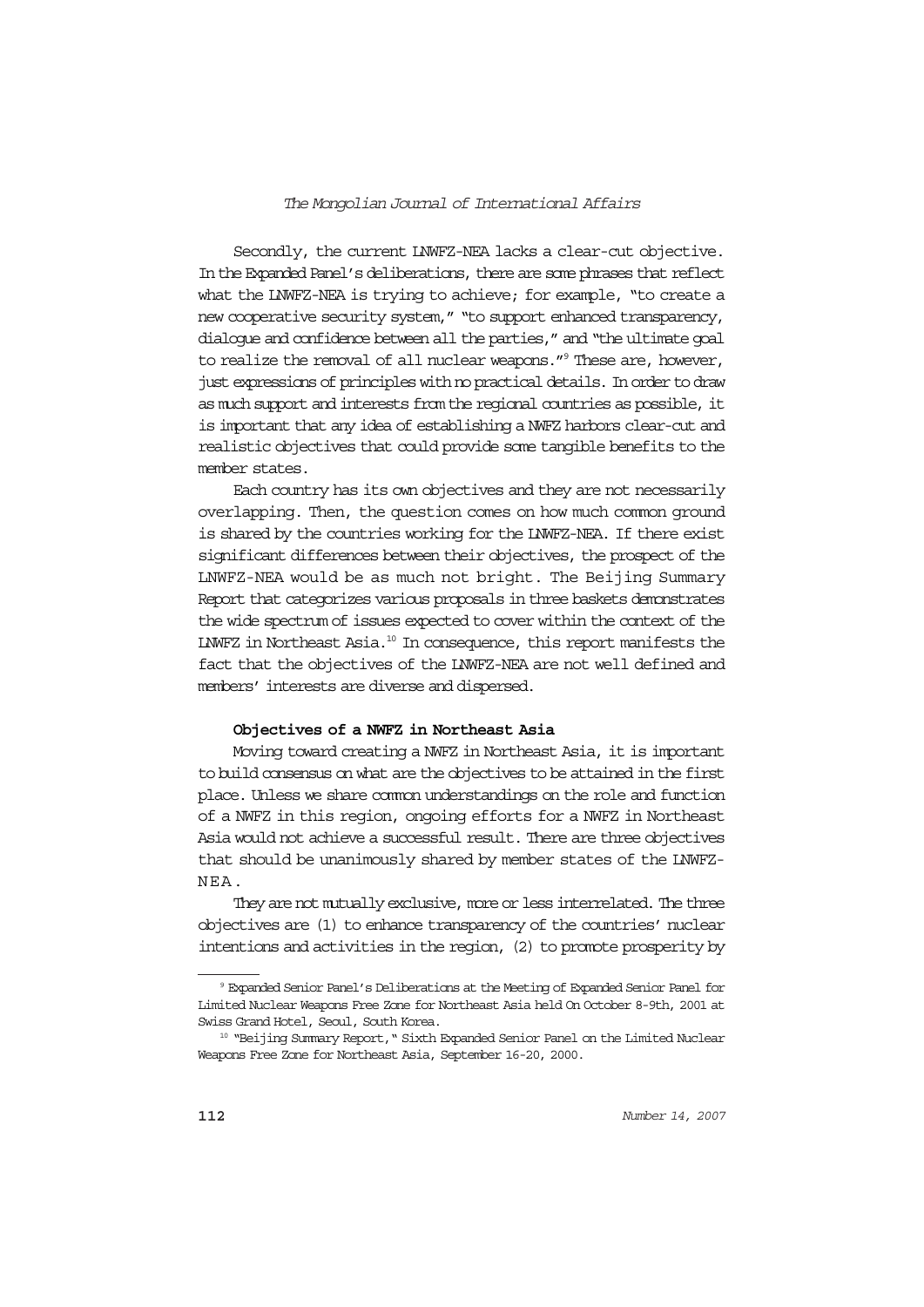allowing active cooperation in the peaceful uses of nuclear energy, and (3) to strengthen peace and security with a verifiable NWFZ supported by firm security assurances and nuclear disarmament from the part of nuclear weapon states. The first two objectives are characteristically important in the fact that Japan and South Korea are heavily dependent on nuclear energy and that North Korea will be in a similar situation in its industrialization process in the future. The third objective is also prominent for the benefit of guaranteeing more stable peace and security in the region where both nuclear weapon states and non-nuclear weapon states live together. A NWFZ can be an effective tool to achieve peace not only by preventing non-nuclear weapon states from the possession of nuclear weapons of all kinds and but also by having nuclear weapon states provide firm security assurances for non-nuclear weapon states and commit to nuclear disarmament for regional stability and peace.

### **The road ahead**

For the successful conclusion of ongoing efforts for the LNWFZ-NEA, at least, two measures need be taken in the future. Firstly, nuclear strategies of nuclear weapon states should be an important part of discussions about a NWFZ. Because redeployment or reduction of some nuclear weapons for a NWFZ will lead to having significant effects on nuclear weapon states' overall security strategies and nuclear strategies in particular. It is surprising that there have been little discussions on the nuclear doctrines and deterrence strategies of the three nuclear weapon states in the context of LNWFZ-NEA.

Therefore, it is important to hold a forum with the purpose of discussing nuclear policies and deterrent strategies of the nuclear weapon states and of coordinating their nuclear policies in possible areas. For example, if a comprehensive security assurance is to be agreed, nuclear weapon states have to adopt no-first-use policy against non-nuclear weapon states. Only China has held such policy at the moment. But North Korea, for instance, has strongly demanded no nuclear-threat from the United States that is more far-reaching than 'no-use' guarantee. It is necessary, therefore, to check whether other nuclear weapon states are willing to modify their nuclear policies for the sake of establishing a NWFZ in Northeast Asia.

Secondly, some measures are also necessary to demonstrate that a multilateral gathering like Expanded Panel is beneficial in itself for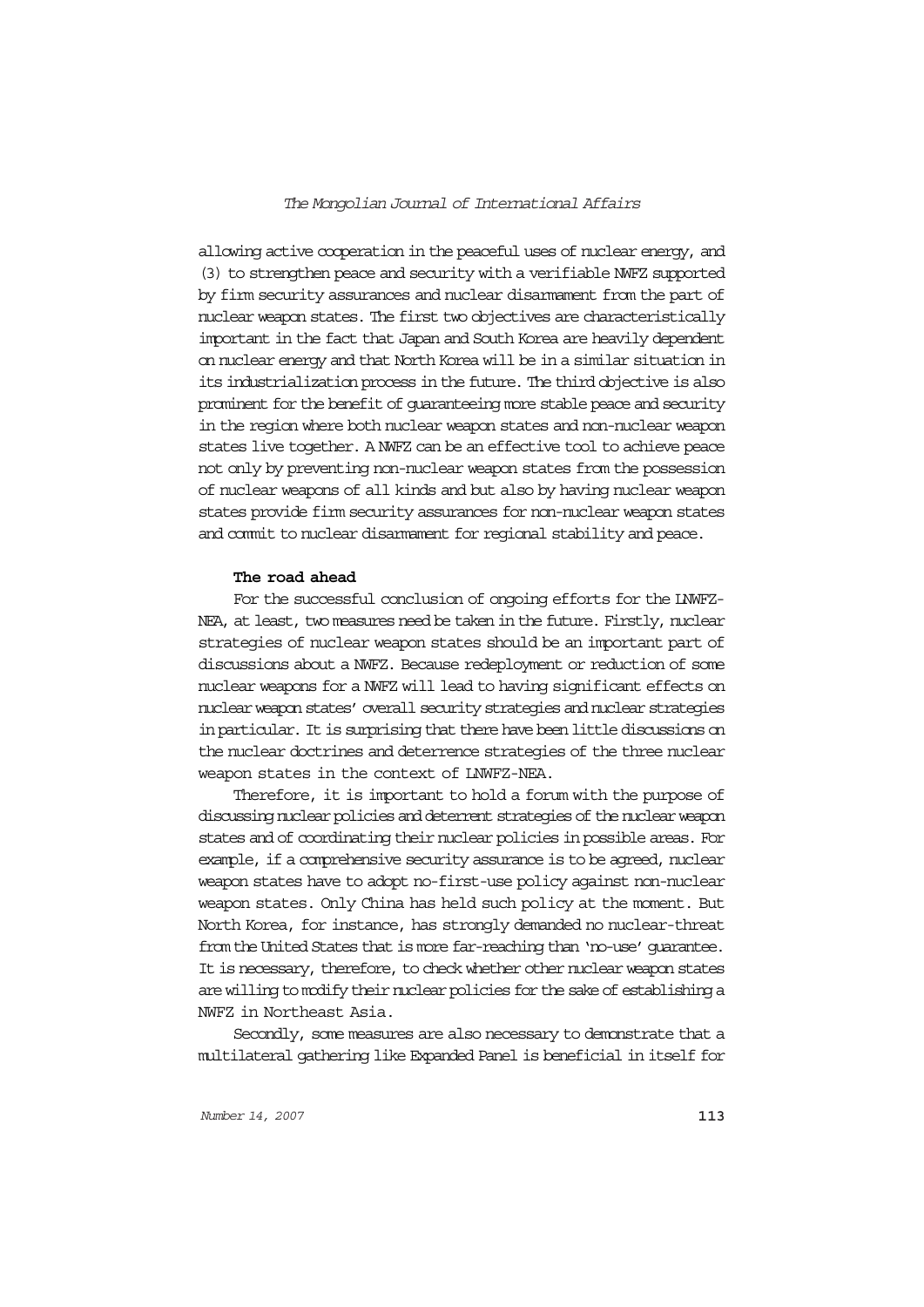regional peace and stability. Without tangible evidence that multilateral gathering are achieving some success, however modest, external support and interests would diminish in the future. One way to bring about positive evidence is to launch a practical and easy-to-implement project, symbolizing cooperative security in the region. For example, multilateral monitoring of seismic activities or regional monitoring of environmental pollution can be launched as small-scale technical projects.11 That is, a simultaneous move in the LNWFZ track and in the cooperative project track should be the way forward for increasing a possibility of a NWFZ in Northeast Asia.

A NWFZ in Northeast Asia is not an end in itself. It is merely a beginning and opens a new way for strengthening peace and prosperity in the region. Regional endeavors to establish a NWFZ are fit for the concept of cooperative security.

Cooperative security in the 21<sup>st</sup> century, as opposed to collective security of the Cold War era, envisions cooperative engagement as a strategic principle and emphasizes the importance of institutionalized consents.12 At the practical level, cooperative security seeks to devise agreed-on measures to prevent war and to do so by preventing the means for successful aggression from being assembled. Regional security cooperation, international arms control treaties and international measures to enhance transparency and increase openness in nations' military postures and strategies are all means to achieve cooperative security. That is, cooperative security is a model of international relations in which disputes are expected to occur but within the limits of agreed upon norms and established procedures.

A NWFZ in Northeast Asia is an effective arrangement to carry out the following principal aims of cooperative security in this region: (1) to prevent large-scale military offensive capabilities; (2) to engage cooperatively with internationally accepted norms and rules; and (3) to foster regional security cooperation. Successful achievement of a NWFZ

<sup>&</sup>lt;sup>11</sup> The Cooperative Monitoring Center at Albuquerque, New Mexico, which is a branch of the Sandia National Laboratories, has focused on launching small-scale technical projects among the adversarial regional parties for the purpose of building mutual trust and maintaining stable peace. Its works are available at http://www.cmc.sandia.gov

<sup>&</sup>lt;sup>12</sup> See Janne Nolan, "The concept of cooperative security," in Janne Nolan, ed., Global Engagement: Cooperation and Security in the 21st Century (Washington, D.C.: The Brookings Institution, 1994), pp. 3-18.